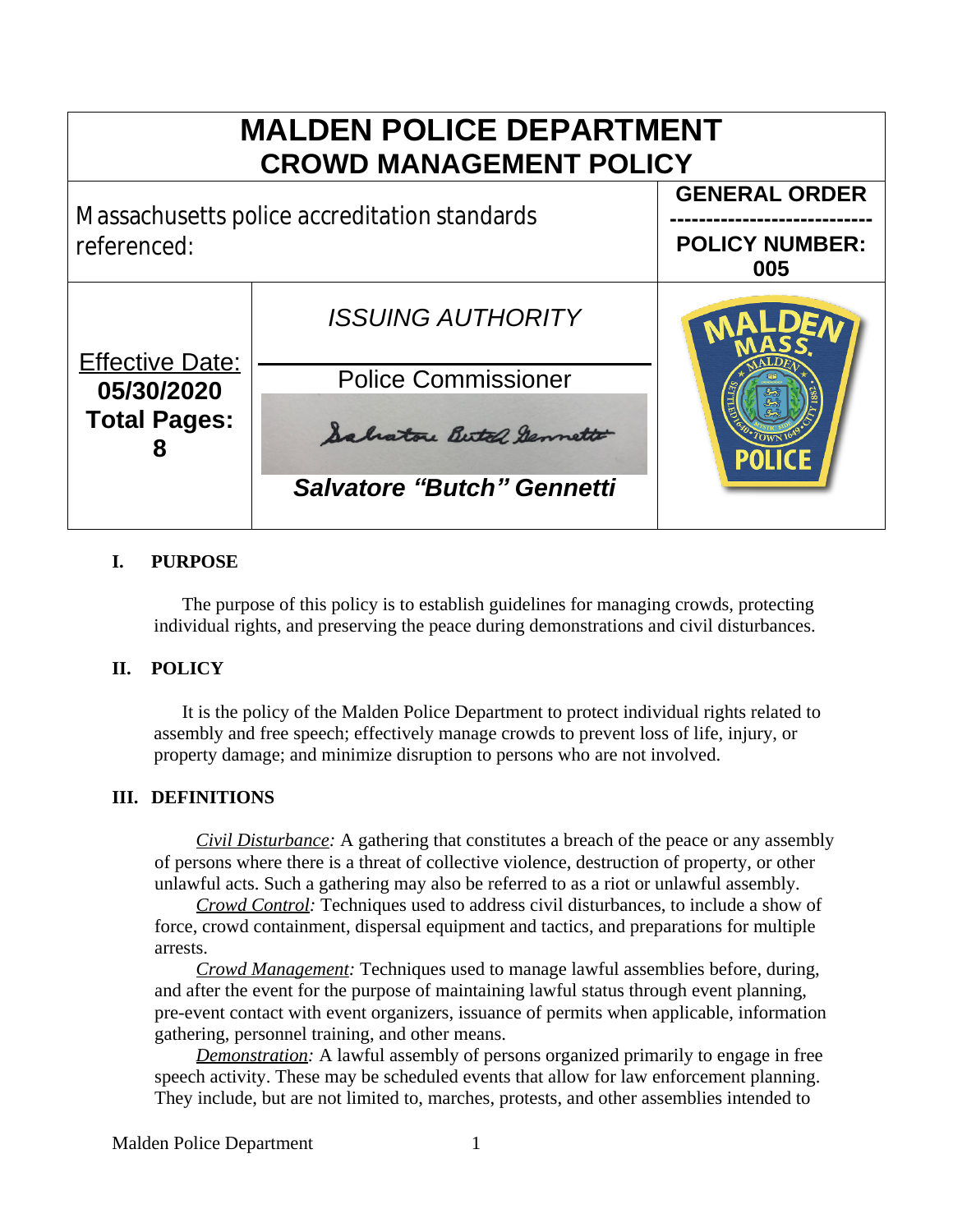attract attention. Lawful demonstrations can devolve into civil disturbances that necessitate enforcement action.

*Impact Projectiles*: Projectiles designed and intended to deliver non-penetrating impact energy from safer than contact range. These may include direct fire or non-direct skip-fired rounds. The latter are projectiles that are discharged toward the ground in front of a target, theoretically delivering the energy to the subject following contact with the ground.

## **IV. PROCEDURES**

- A. Preparation and Planning
	- 1. Every effort should be made to make advance contact with event organizers and to gather the following necessary information about the event to ensure accurate assignment of personnel and resources:
		- a. What type of event is involved?
		- b. When is it planned?
		- c. Will the event coincide with other routine, large-scale events (e.g., sporting events)?
		- d. Is opposition to the event expected?
		- e. How many participants are expected?
		- f. What are the assembly areas and movement routes?
		- g. What actions, activities, or tactics are anticipated, to include use of demonstrator devices designed to thwart arrest?
		- h. What critical infrastructures are in the proximity of the event?
		- i. Have permits been issued?
		- j. Have other agencies such as fire and EMS been notified?
		- k. Is there a need to request mutual aid?
		- l. Has the appropriate level of properly equipped personnel been allocated to ensure safety of bystanders, officers, and demonstrators?
		- m. Will off-duty personnel be required?
		- n. What is the history of conduct at such events?
		- o. Are event organizers cooperative?
		- p. Who are the potential counter-protest groups?
		- q. Is there a history of violence between the group demonstrating and potential counter-protest groups?
	- 2. The incident commander (IC) or a designee, shall prepare a written plan subject to the approval of the chief executive officer or his or her designee. The plan should address the following and be distributed to all participating agencies.
		- a. Command assignments and responsibilities
		- b. Personnel, unit structure, and deployment considerations to include the need for special response teams (i.e., SWAT, emergency medical personnel, and plainclothes officers).
		- c. Regular communication with legal advisors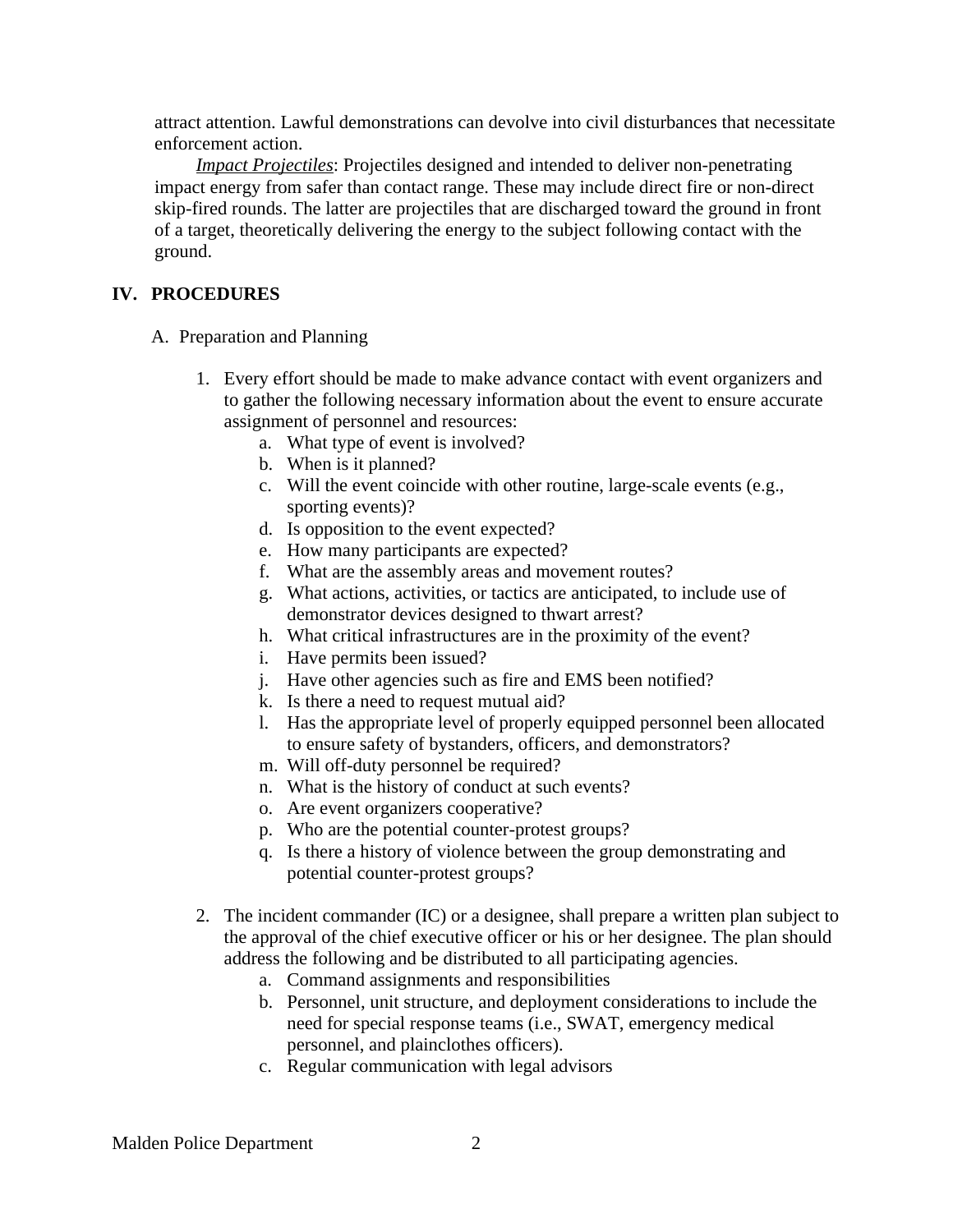- d. Liaison with event planners, to include their legal advisors, where applicable
- e. Liaison with outside agencies
- f. Communications plan, to include release of information to the media
- g. Pre-event intelligence analysis
- h. Weather and terrain at the event location
- i. Transportation, support, and relief of personnel
- j. Staging points for additional resources and equipment
- k. Traffic management, including perimeter security
- l. First aid stations established in coordination with emergency medical service providers
- m. Demonstrator devices, extrication teams, and equipment
- n. Transportation of prisoners
- o. Arrestee processing areas
- p. Any laws, ordinances, or administrative rules specific to the event
- B. Management and Organization Principles
	- 1. Government may impose reasonable restrictions on the time, place, and manner in which persons assemble and engage in free speech activity. This agency shall place only those limitations and restrictions on demonstrations necessary to maintain public safety and order and, to the degree possible, facilitate uninhibited speech, commerce, and freedom of movement.
	- 2. An Incident Command System (ICS) shall be used in crowd management and civil disturbances to ensure control and unified command.
	- 3. Organization of responsibilities shall be as follows:
		- a. The chief executive officer shall designate an incident commander (IC) responsible for overall control of a demonstration or civil disturbance.
		- b. The IC shall implement the written plan.
		- c. In the case of a widely dispersed demonstration or disturbance, or event with multiple locations, multiple ICs may be assigned at the discretion of the chief executive officer.
		- d. The IC shall be responsible for preparing operations plans and management details associated with planned demonstrations.
	- 4. The primary objectives of the IC at a civil disturbance are to accomplish the following:
		- a. Protect persons, regardless of their participation in the disturbance.
		- b. Disperse disorderly or threatening crowds in order to eliminate the immediate risks of continued escalation and further violence.
		- c. Arrest law violators, including those responsible for property damage, and remove or isolate persons inciting violent behavior.
	- 5. Officers shall be briefed on what to expect and appropriate responses. They shall be informed that the IC or their designee(s) shall be responsible for ordering any response deemed appropriate.
- C. General Crowd Response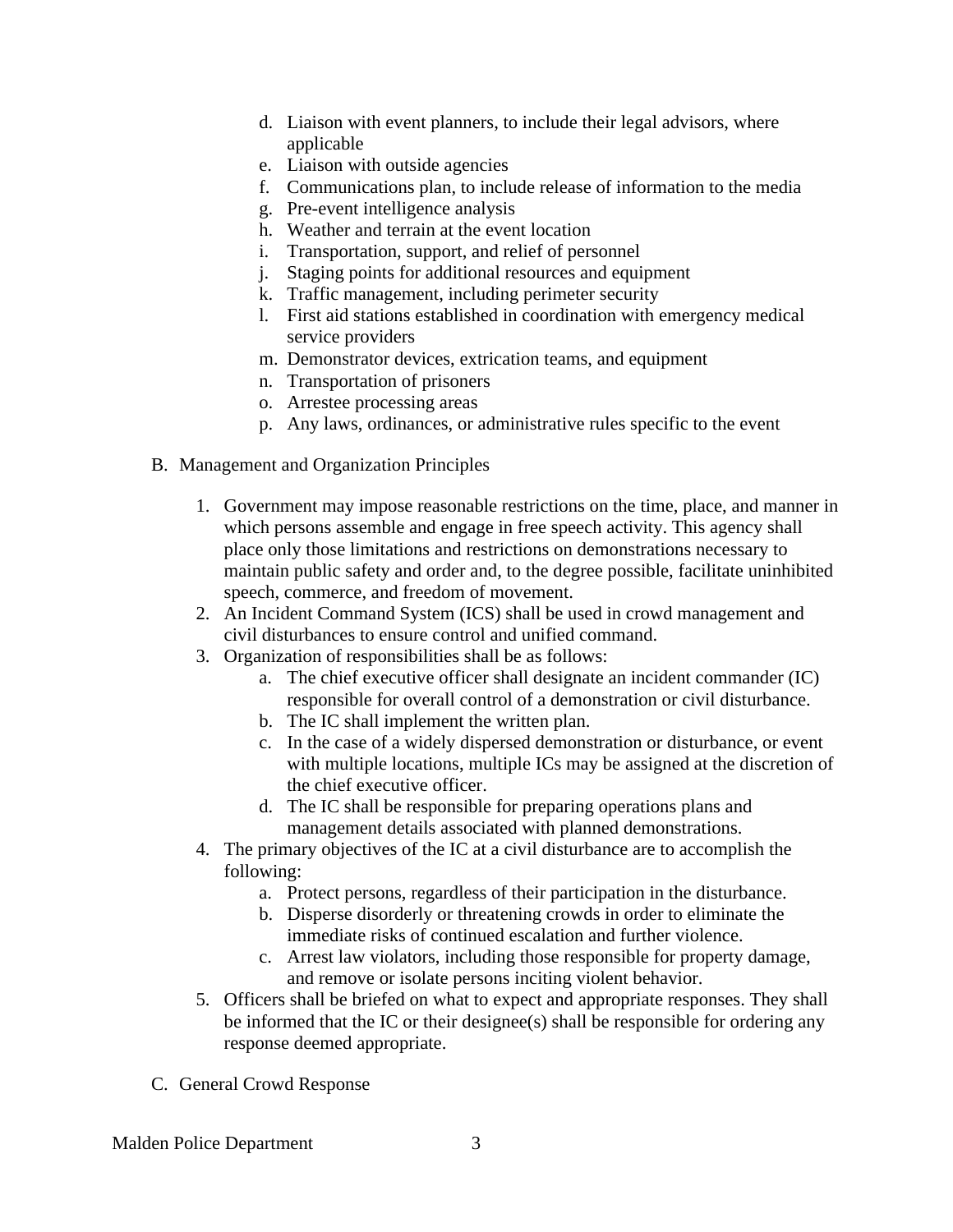- 1. Officers shall be deployed to monitor crowd activity. Sufficient resources to handle multiple unruly persons should be available, depending on the fluidity of the situation and degree of actual or likely disruption.
- 2. Officers shall be positioned in such a manner as to minimize contact with the assembled crowds.
- 3. Officers should avoid engaging in conversations related to the demonstration with attendees, refrain from reacting in response to comments from demonstrators, and maintain a courteous and neutral demeanor.
- 4. Persons who reside, are employed, or have emergency business within the area marked off by a police line shall not be prevented from entering the area unless circumstances suggest that their safety would be in jeopardy or their entry would interfere with law enforcement operations.
- 5. Individuals designated by the IC should establish and maintain communication with event organizers and relay information on crowd mood to the IC.
- 6. Supervisors should maintain close contact with their assigned officers to ensure compliance with orders, monitor behavior and disposition, and ensure that they are aware of any changes in crowd behavior or intent.
- 7. Audio and video recording of agency crowd response should be considered for evidentiary purposes.
- 8. Mass arrests shall be avoided, unless necessary.
- 9. Officers shall ensure that a means of egress for all individuals is present at all times.
- D. Response to Spontaneous Civil Disturbances
	- 1. The first officer to arrive on the scene of a spontaneous civil disturbance should
		- a. observe the situation from a safe distance to determine if the gathering is currently or potentially violent;
		- b. notify communications of the nature and seriousness of the disturbance, particularly the availability of improvised or deadly weapons, the location and estimated number of participants, current activities (e.g., blocking traffic), direction of movement, and ingress and egress routes for emergency vehicles;
		- c. request the assistance of a supervisor and necessary backup;
		- d. attempt to identify crowd leaders and agitators engaged in criminal acts; and
		- e. at the first available opportunity, request the crowd to voluntarily disperse.
	- 2. The first officer or supervisor in charge at the scene should
		- a. deploy officers at vantage points to report on crowd actions;
		- b. establish a perimeter sufficient to contain the disturbance and prohibit entrance into the affected area;
		- c. ensure that, to the degree possible, uninvolved individuals are evacuated from the immediate area of the disturbance;
		- d. establish a temporary command post;
		- e. provide ongoing assessment to communications;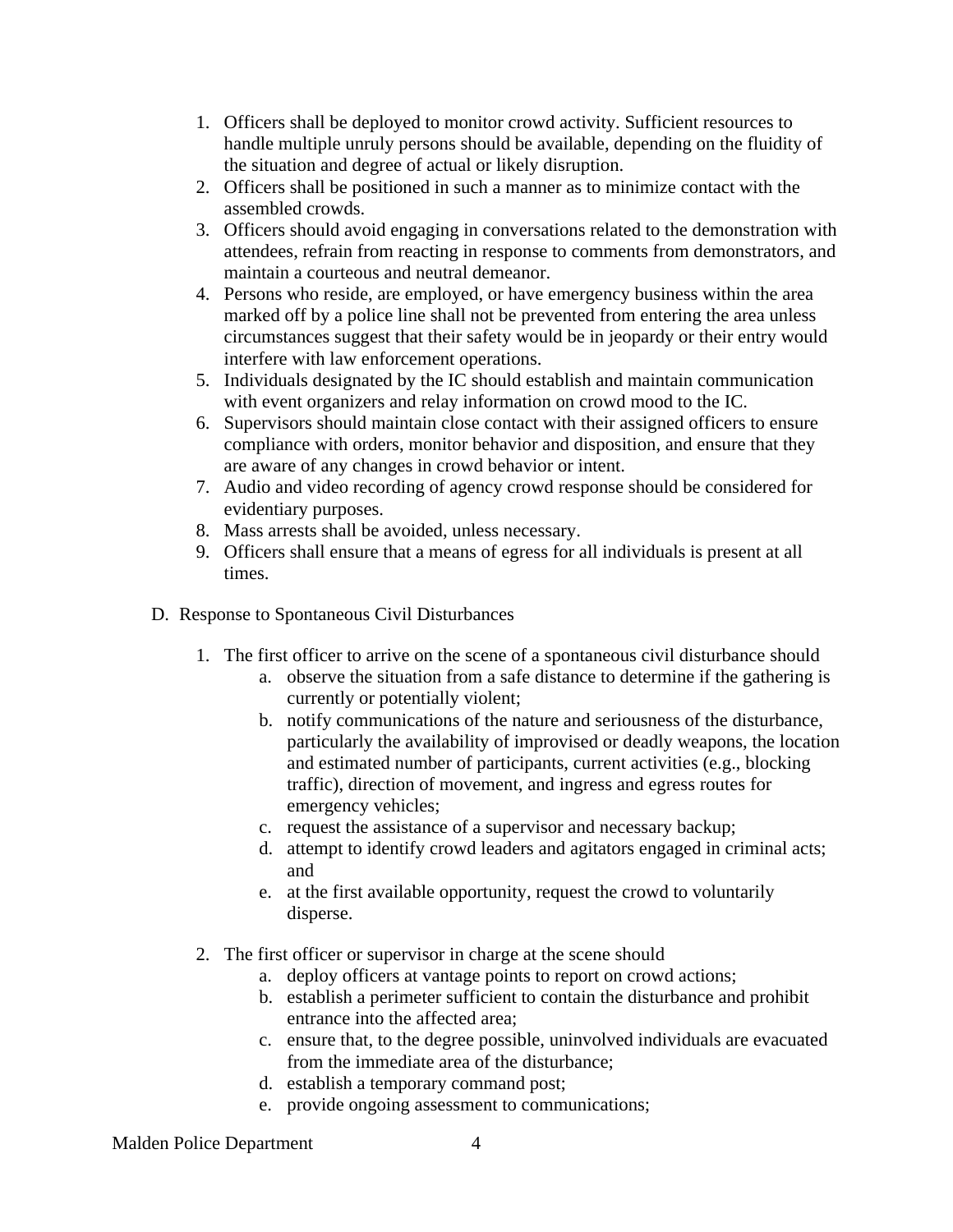- f. move and reroute pedestrian and vehicular traffic around the disorder;
- g. control unauthorized ingress and egress by participants; and
- h. prevent outside attempts to assist or reinforce participants.
- 3. The IC should also ensure that
	- a. adequate security is provided to fire and EMS personnel in the performance of emergency tasks;
	- b. support and relief for personnel are available;
	- c. a secure staging area for emergency responders and equipment is designated;
	- d. liaison and staging points for media representatives are established and available information is provided as appropriate;
	- e. the IC event log is maintained to document activities and actions taken during the course of the incident;
	- f. photographic or video evidence is preserved, in accordance with applicable law and agency policy, of crowd actions and officer response;
	- g. photographs or videos are taken of any injuries sustained by law enforcement officers or the public; and
	- h. the need for full mobilization of sworn officers and the recall of off-duty officers are determined.
- E. Use of Force
	- 1. Officers should follow their agency's policy on use of force.
	- 2. Unless exigent circumstances justify immediate action, officers shall not independently make arrests or employ force without command authorization.
	- 3. The following restrictions and limitations on the use of force should be observed during demonstrations and civil disturbances. In all cases, weapons should be carried and deployed only by trained and authorized officers.
		- a. Canine teams may respond as backup when appropriate but should not be deployed for crowd control (i.e., containment or dispersal). Canines should remain in patrol vehicles or other secure locations and, whenever reasonably possible, out of the view of the crowd. Canines may be deployed in appropriate circumstances related to bomb detection, pursuit of suspects in buildings, and related situations.
		- b. Horses may be used to contain, control, and direct groups in nonviolent demonstrations as appropriate. They should not be used against passively resistant demonstrators, including those who are sitting or lying down. Unless exigent circumstances exist, horses should not be utilized when the use of chemical agents is anticipated or deployed, or in icy or snowy conditions or when similar lack of footing may jeopardize the animal, rider, or others.
		- c. Motor vehicles may be used to contain, control, and direct persons as appropriate but shall not be intentionally brought into contact with them unless the use of deadly force is authorized.
		- d. Bicycles may be used to control and move persons as appropriate.
		- e. Impact projectiles shall not be fired indiscriminately into crowds.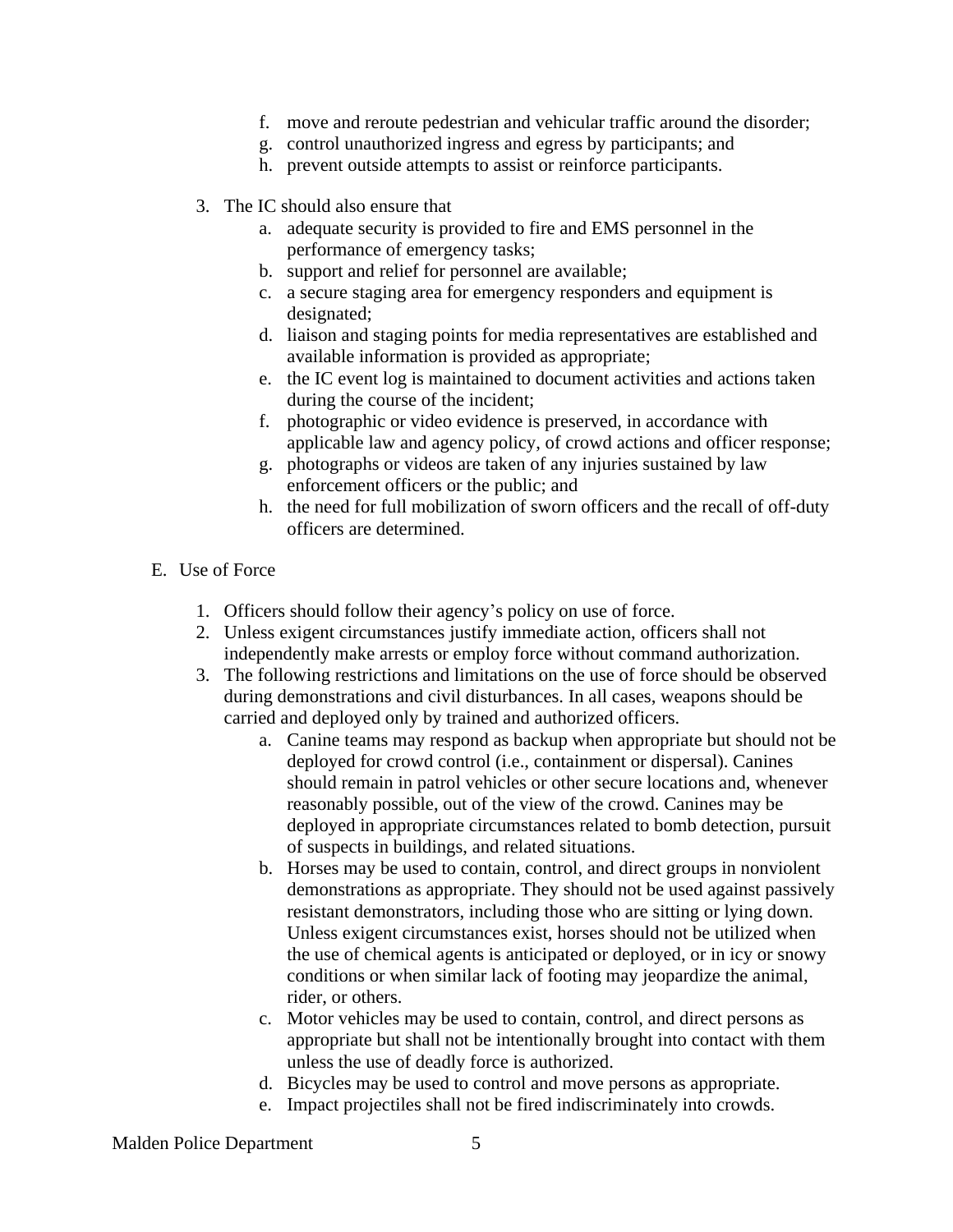- (1) Non-direct (skip-fired) projectiles and munitions may be used in civil disturbances where life is in immediate jeopardy or the need to use the devices outweighs the potential risks involved.
- (2) Direct-fired impact munitions, to include beanbag and related projectiles, may be used during civil disturbances against specific individuals who are engaged in conduct that poses an immediate threat of death or serious injury.
- (3) A verbal warning should be given prior to the use of impact projectiles, when reasonably possible.
- f. Electronic control weapons (ECWs) should be used during civil disturbances only for purposes of restraint or arrest of actively resistant individuals when alternative less forceful means of control are not available or are unsuitable and only when the individual can be accurately targeted. ECWs shall not be fired indiscriminately into crowds.
- g. Aerosol restraint spray, known as oleoresin capsicum (OC), may be used against specific individuals engaged in unlawful conduct or actively resisting arrest, or as necessary in a defensive capacity when appropriate. OC spray shall not be used indiscriminately against groups of people where bystanders would be unreasonably affected, or against passively resistant individuals. High-volume OC delivery systems (such as MK-9 and MK-46) are designed for and may be used in civil disturbances against groups of people engaged in unlawful acts or endangering public safety and security when approved by the IC. Whenever reasonably possible, a verbal warning should be issued prior to the use of these systems.
- h. CS (2-chlorobenzalmalononitrile) chemical agents are primarily offensive weapons that shall be used with the utmost caution. CS may be deployed defensively to prevent injury when lesser force options are either not available or would likely be ineffective. Such munitions shall be deployed at the direction of the IC and only when avenues of egress are available to the crowd. When reasonably possible, their use shall be announced to the crowd in advance. CN (phenacyl chloride) shall not be used in any instance.
- i. A baton or similar device can be used as a defensive weapon; as a means of overcoming resistance (e.g., used in the two-hand horizontal thrust on a police line); to stop, control, or neutralize perceived threatening resistance; as a show of force; or as a means to contain or disperse a crowd.
- j. All uses of force shall be reported and investigated in accordance with agency policy.
- F. Crowd Dispersal
	- 1. Before ordering forced dispersal of a civil disturbance, the IC should determine whether lesser alternatives may be effective. These alternatives include the use of containment and dialogue, as follows:

Malden Police Department 6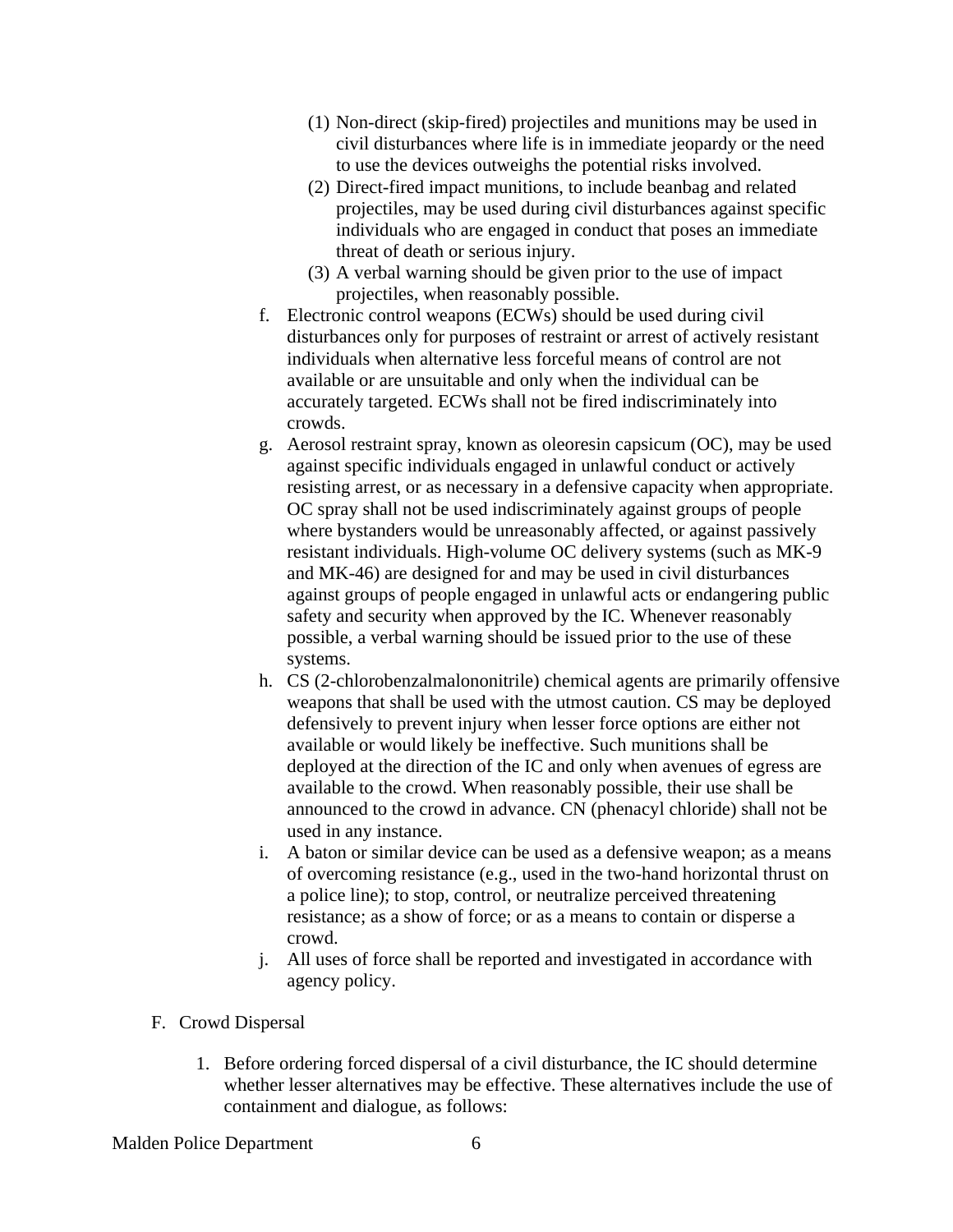- a. Establish contact with event organizers or crowd leaders to assess their intentions and motivations and develop a mutually acceptable plan for deescalation and dispersal.
- b. Communicate to the participants that their assembly is in violation of the law and that the agency wishes to resolve the incident peacefully, but that acts of violence will be dealt with swiftly and decisively.
- c. Target specific violent or disruptive individuals for arrest.
- 2. Prior to issuing dispersal orders, the IC should ensure that all potentially necessary law enforcement, fire, and EMS equipment and personnel are on hand to successfully carry out tactical operations and that logistical needs for making mass arrests are in place.
- 3. When the IC has made a determination that crowd dispersal is required, he or she shall direct unit commanders, where time and circumstances permit, to issue warnings prior to taking action to disperse the crowd.
	- a. The warning shall consist of an announcement citing the offenses or violations being committed, an order to disperse, and designated dispersal routes.
	- b. A second and third warning should be issued at reasonable time intervals before designated actions are taken to disperse the crowd.
	- c. Where possible, the warnings should be audio or video recorded and the time and the names of the issuing officers recorded in the IC's event log.
- 4. Specific crowd dispersal tactics should be ordered as necessary where the crowd does not heed warnings. These include, but are not limited to, any one or combination of the following:
	- a. Display of forceful presence to include police lines combined with motorcycles, law enforcement vehicles, mounted units, bicycle units, and mobile field forces
	- b. Multiple simultaneous arrests
	- c. Use of aerosol crowd control chemical agents
	- d. Law enforcement formations and the use of batons for forcing crowd movement
- G. Mass Arrest

During a civil disturbance, it may be necessary to make arrests of numerous individuals over a relatively short period of time. For this process to be handled efficiently, safely, and legally, the following should be observed:

- 1. Mass arrests should be conducted by designated squads.
- 2. An adequate secure area should be designated for holding arrestees after processing and while awaiting transportation to a detention center.
- 3. Arrest teams should be advised of the basic offenses to be charged in all arrests, and all arrestees shall be advised of these charges.